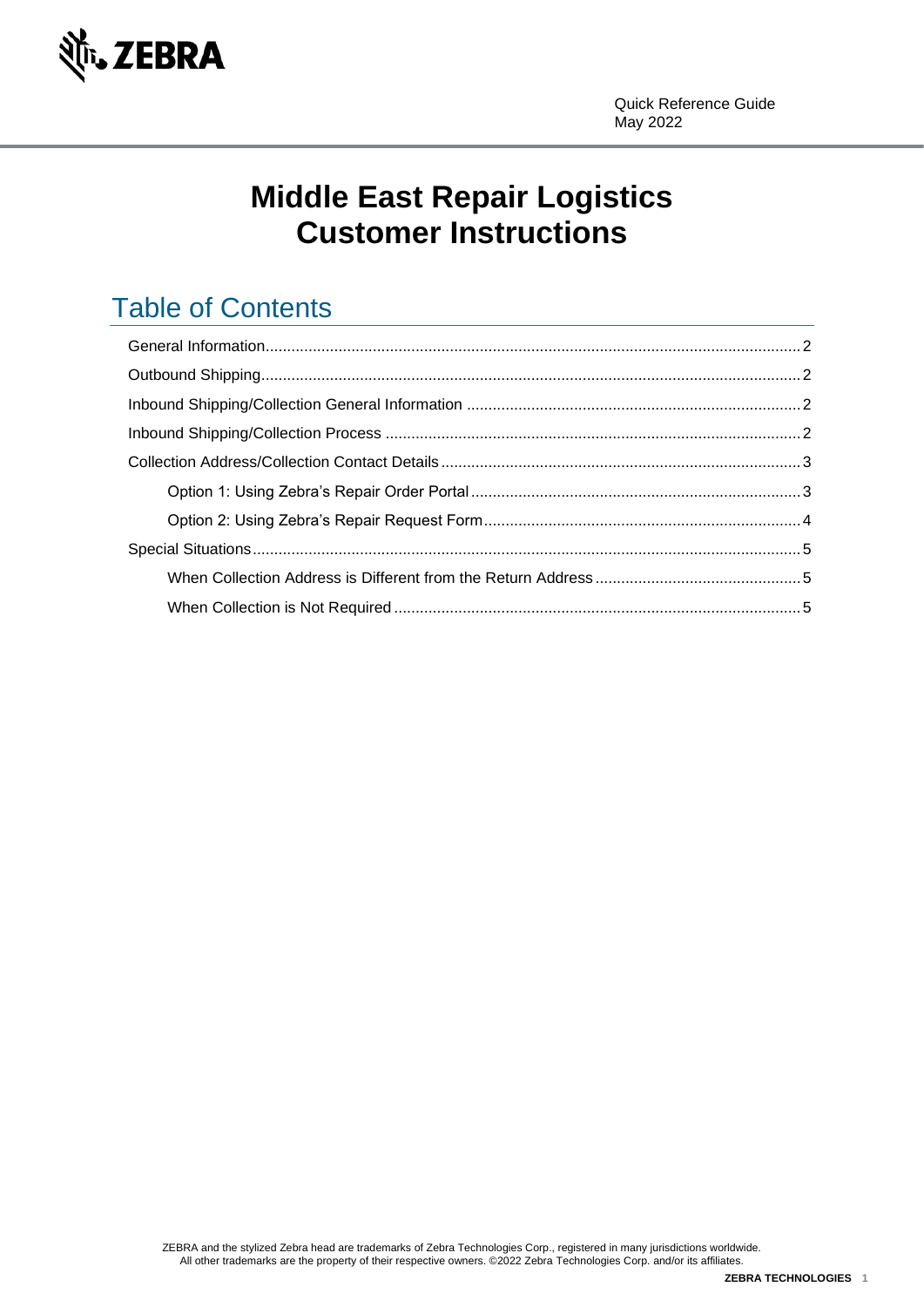

### <span id="page-1-0"></span>General Information

Beginning May 16, 2022, Zebra's primary logistics solutions provider outbound and inbound shipping/collection in the Middle East Repair will be DHL. However, in some instances, for example, remote locations in Egypt, other carriers may be used.

The scope of this document is to list important details regarding the inbound shipping/collection solution and describe the process of collection from the partner or customer's perspective.

## <span id="page-1-1"></span>Outbound Shipping

Zebra will provide shipment on all outbound repairs to specified partner or customer delivery locations and will cover all costs and risks associated with shipments.

#### *Notes:*

• Outbound shipping, where all costs are covered by Zebra, is not available for partners and customers in Afghanistan, Iraq, Libya, Pakistan, Palestine, Yemen and other locations which are not listed below.

## <span id="page-1-2"></span>Inbound Shipping/Collection General Information

- Zebra will organize collections for inbound repairs of Zebra devices from your location directly to our repair service center for no additional charges.
- This Collection Service is available for United Arab Emirates, Bahrain, Jordan, Kuwait, Lebanon, Oman, Qatar, Saudi Arabia and Egypt only.
- This Collection Service is available for contracted *Zebra OneCare Select, Essential, and Special Value (SV)* units only.
- Collection is physically organized the same or next working day from the RMA creation if all details provided are accurate and available.

#### *Notes:*

- This Collection Service is not available for partners and customers in Afghanistan, Iraq, Libya, Pakistan, Palestine and Yemen. Partners and customers in these countries are responsible for the inbound shipping to Zebra's repair center.
- Partners and customers with warranty and T&M repairs are responsible for their own inbound shipping to Zebra's repair center.

## <span id="page-1-3"></span>Inbound Shipping/Collection Process

- After a repair authorization request (RMA) is created via Zebra Repair Order Portal or Zebra Repair Request Form, the carrier will contact partners and customers through email or phone call to confirm collection details and airway bill (AWB).
- The physical collection of devices requiring repair is performed the same or next working day depending on the RMA's creation time.
- In [special situations](#page-4-0) (listed below), the partner or customer must communicate directly with the carrier.
- For more information, contact your Zebra Representative or the Zebra Help Desk using the contact methods available on our [Contact Support](https://www.zebra.com/gb/en/about-zebra/contact-zebra/contact-tech-support.html) page.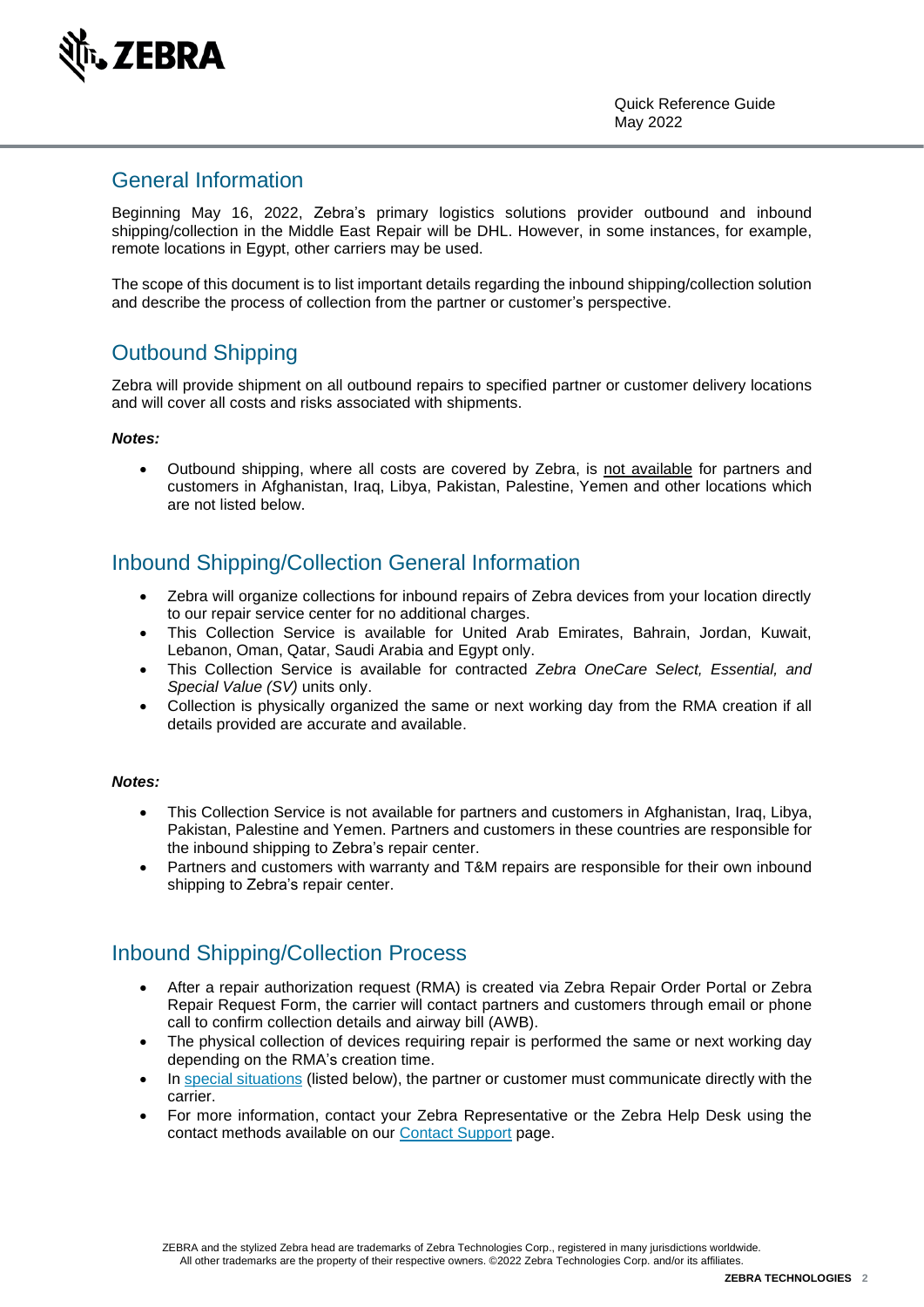

### <span id="page-2-0"></span>Collection Address/Collection Contact Details

By default, the Return Address provided in the RMA is considered as the Collection Address. The Contact Details provided in RMA, are considered as the Collection Contact Details.

#### <span id="page-2-1"></span>**Option 1: Using Zebra's Repair Order Portal**

When creating an RMA via Zebra Repair Order Portal, the first step is to fill in the Shipping Details.

Return Shipping Address is considered as Collection Address.

| ) RETURN SHIPPING ADDRESS $\star$                                                         |  |
|-------------------------------------------------------------------------------------------|--|
| <b>Store Number</b>                                                                       |  |
| A.E. PETSCHE,<br>2112 W. DIVISION ST.,<br>Arlington, Tarrant,<br>TX, United States, 76012 |  |

**Figure 1: Collection Address - Zebra Repair Order Portal**

Shipping Contact is considered as Collection Contact Details.

| <b>B</b> SHIPPING CONTACT *                       |  |
|---------------------------------------------------|--|
| Contact<br><b>Eva Test</b>                        |  |
| <b>Contact Email Address</b><br>eva.test@test.com |  |
| Work Phone# *                                     |  |
| 000000000                                         |  |

**Figure 2: Collection Contact Details - Zebra Repair Order Portal**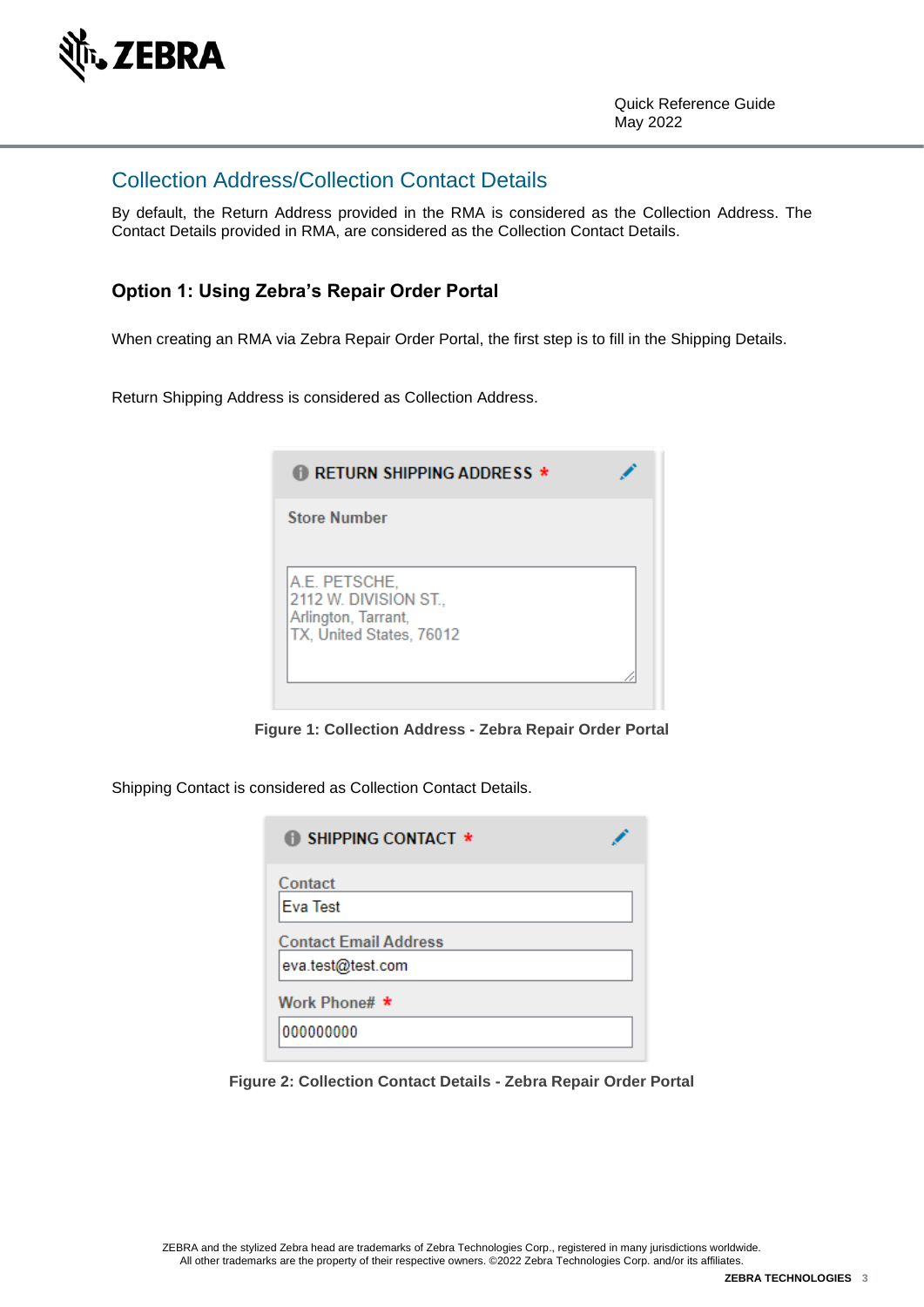

#### <span id="page-3-0"></span>**Option 2: Using Zebra's Repair Request Form**

When filling up the form, details under Shipping Address are considered as Collection Address.

| <b>Initiate RMA Request</b> | <b>Address</b>                                | <b>Fault Details</b>     | Review & Submit                               |  |
|-----------------------------|-----------------------------------------------|--------------------------|-----------------------------------------------|--|
|                             |                                               |                          | <b>Invoice to Same Address</b>                |  |
| -Shipping Address           |                                               | Invoice Address          |                                               |  |
| Street Address*             |                                               | <b>Street Address*</b>   |                                               |  |
| <b>Test 123</b>             | G                                             | Test 123                 |                                               |  |
| City*                       |                                               | City <sup>*</sup>        |                                               |  |
| Cairo                       |                                               | Cairo                    |                                               |  |
| State/Province*             |                                               | State/Province*          |                                               |  |
| Egypt                       |                                               | Egypt                    |                                               |  |
| Country*                    |                                               | Country*                 |                                               |  |
| Egypt                       | $\blacktriangle$<br>$\boldsymbol{\mathrm{v}}$ | Egypt                    | $\blacktriangle$<br>$\boldsymbol{\mathrm{v}}$ |  |
| Postal Code <sup>*</sup>    |                                               | Postal Code <sup>*</sup> |                                               |  |
| 00000                       |                                               | 00000                    |                                               |  |

**Figure 3: Collection Address - Zebra Repair Request Form**

First Name, Last Name, Email Address and Contact Number details filled in into Zebra Repair Request Form are considered as Collection Contact details.